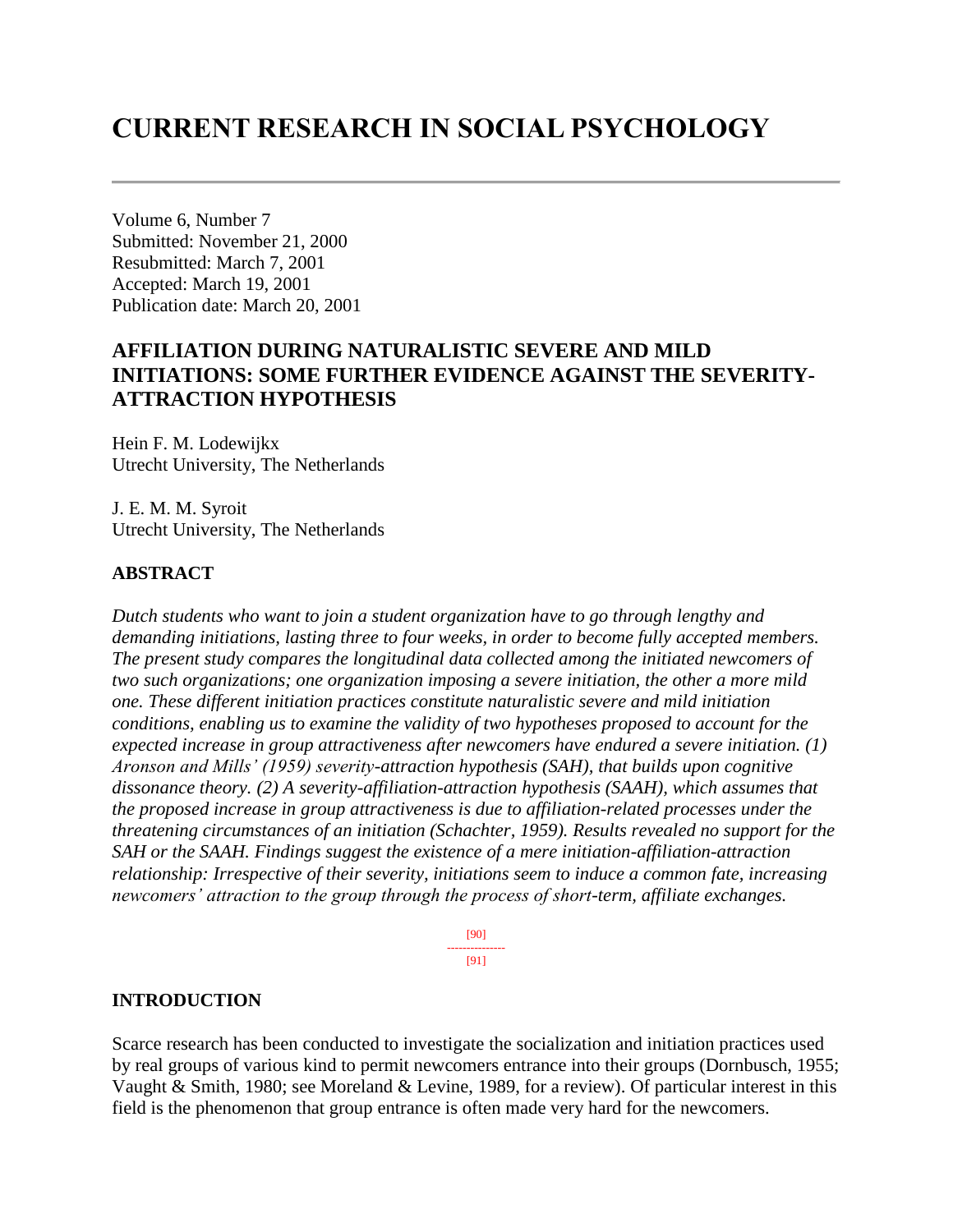Newcomers have to endure lengthy, demanding and demeaning practices in order to become full and accepted members (Brown, 2000). Counter-intuitively, in such circumstances the relationship seems to be: The more extreme and degrading newcomers' experiences, the more attracted to the group they seem to become. In the social psychological literature this relationship is better known as the *severity-attraction hypothesis* (*SAH*, Aronson & Mills, 1959), that builds upon Festinger's (1957) cognitive dissonance theory. Succinctly, it can be summarized as follows: "If I am willing to endure all this, I must really like the group."

To our knowledge the *SAH* has hitherto only been investigated in the laboratory, but not in naturalistic settings. The present study aims to fill this gap and directly compares the effects of naturalistic severe and mild group initiations on group attractiveness and related variables. The study further examines a so-called *severity-affiliation-attraction hypothesis* (*SAAH*), derived from the early work of Schachter (1959) on affiliation under threat, exchange theory (Homans, 1968), and the health research by Rook (1987) on companionship. A more detailed presentation of both hypotheses will follow in later sections.

It should be noted that the present research uses the data of two longitudinal field studies (Lodewijkx & Akkersdijk, 1995; Lodewijkx & Syroit, 1997), separately investigating the merits of the *SAH* and the *SAAH*. The studies were conducted among the newcomers of two different Dutch student organizations, one organization imposing a severe initiation, the other utilizing a more mild initiation. The studies did not support the *SAH*, but found evidence corroborating the *SAAH,* raising doubts about the validity of the *SAH*. However, in both studies only correlational data were presented, and the studies were not compared with each other. Correlational data do not only compromise causality, they also do not give any information concerning the degree to which naturalistic severe and mild initiations affect newcomers' level of group attractiveness at the end of the initiation. Only a direct comparison between the two naturalistic settings would provide an answer to this question. Therefore, in the present study severe and mild initiations are directly compared with each other in an effort to assess their effects upon group attractiveness and related variables. In this sense the present study clearly extends the aforementioned field studies. Before moving on to an outline of the *SAH* and the *SAAH*, however, a short description will be given of the proceedings of the initiation practices of the two student organizations in which the studies were conducted. These descriptions will perhaps help the reader to value the data presented and discussed here.

> [91] --------------- [92]

## **NATURALISTIC INITIATIONS INTO DUTCH STUDENT ORGANIZATIONS**

Initiation rituals can be considered as a 'rite of passage' (Van Gennep, 1977), defined as rites which accompany every change of place, state, social position and age. The change from high school to college or university is an example of such a passage. In the initiations imposed by the two Dutch student organization several stages can be discerned, resembling the stages distinguished by Van Gennep (1977) in his seminal cultural anthropological work: *separation, transition,* and *incorporation*.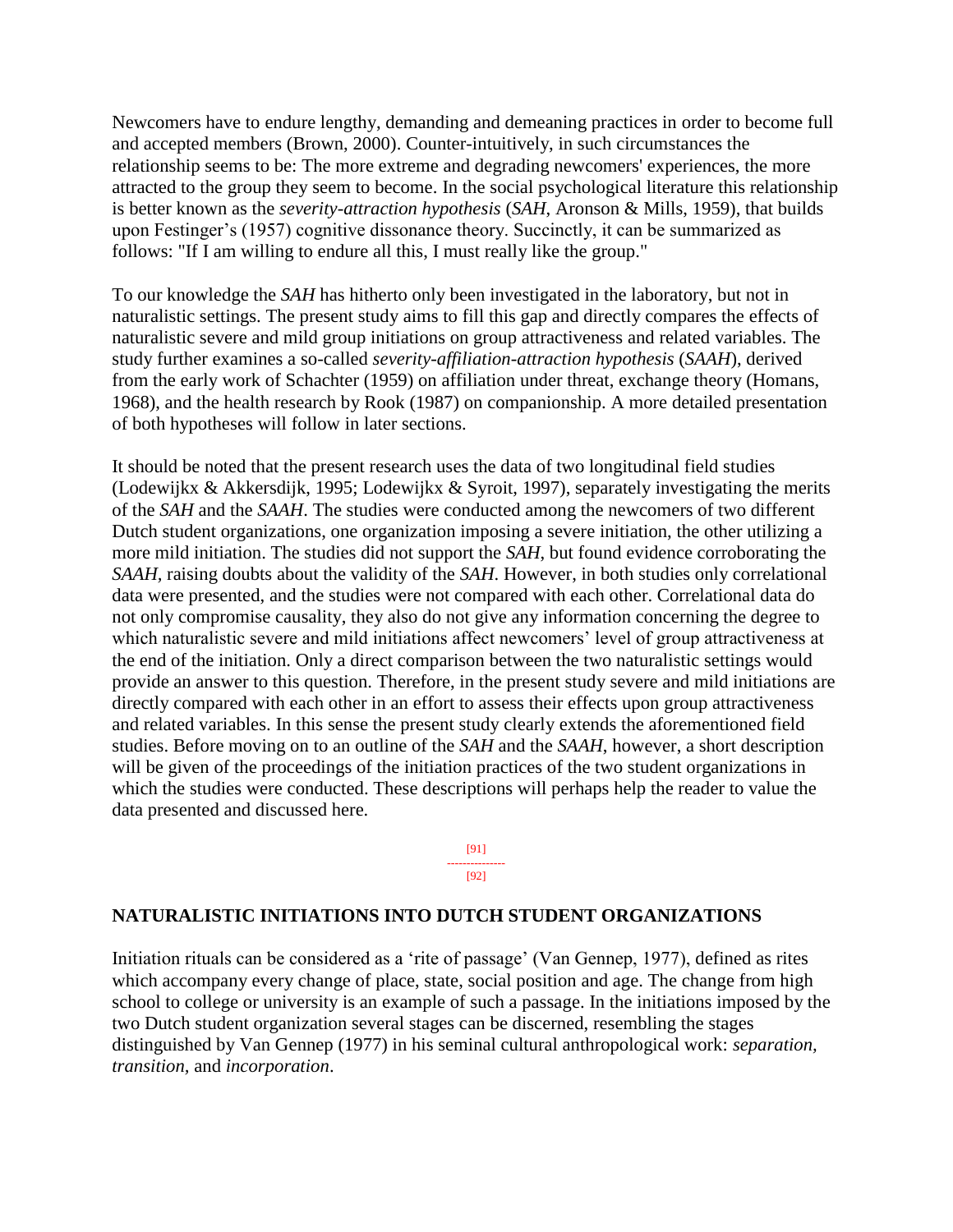## **The 'Severe Initiation' Student Organization**

During the first, *separation stage*, some two-hundred female newcomers are literally separated from their familiar environment and are obliged to live together at a campsite in a rural area for about a week, surrounded by fellow group members and a few senior members who are in charge. No males are allowed. Each newcomer is given a different name, which they carry throughout the initiation. All newcomers have to wear the same bag-like clothes. The newcomers live in tents in groups, and every day the group composition is changed deliberately by those in charge. No clocks are present at the site and watches are forbidden. Newcomers hardly get enough sleep and they are subjected to hard work every day (digging ditches, pulling trees); to roll-calls that can last from 1 hour up to 4 hours in day- or nighttime; and they are given hardly enough food or drink. In physical terms, newcomers suffer hardship.

After this, the *transition stage* follows, which lasts about one and a half week. The newcomers leave the campsite and return to the city. They get acquainted with the norms and values of the student organization, with the senior members and with student life and all kinds of activities are programmed. During this stage the so-called '*evening gatherings*' take place, that are regarded as a menace by the newcomers, because during these meetings they all run the risk of being 'hazed', bullied and embarrassed in front of everyone.

Next follows the *incorporation stage* during which the newcomers are officially inaugurated as members of the ingroup. The inauguration takes place at the office building of the organization. All newcomers are celebrated, have a meal together and party with the senior members during the so-called 'integration party'.



# **The 'Mild Initiation' Student Organization**

This organization consists of male as well as female members and they are initiated together. Politically, this organization has a more progressive / liberal signature than the former one, and, historically, a religious background. The organization emphasizes the personal growth of its members. The initiation practices used are much less official, and are less controlled, compared to the more 'severe' organization. For example, in this 'mild' organization the use of alcohol and *cannabis* is allowed, whereas this is strictly forbidden in the 'severe' organization. Moreover, anonymity is less prominent in this 'mild' organization: The newcomers keep their own name, their own clothes and watches. The size of the group is also much smaller  $(n = 47)$ . In this organization Van Gennep' s stages could not be distinguished as easily compared to the more 'severe' organization. Again, the newcomers were separated from the outside world for about week and, again, they stayed at a campsite. During this period, however, newcomers also made acquaintance with the senior members. So, the separation and transition periods are integrated here. Importantly, no threatening 'evening gatherings' took place during this stage. After the separation / transition stage the newcomers returned to the city, and after a week they were inaugurated in the presence of the senior members at the office buildings. The whole initiation took two and a half weeks.

Preliminary unstructured interviews held among several students of the two organizations suggested the differences described above; yet, these descriptions remain anecdotal, lacking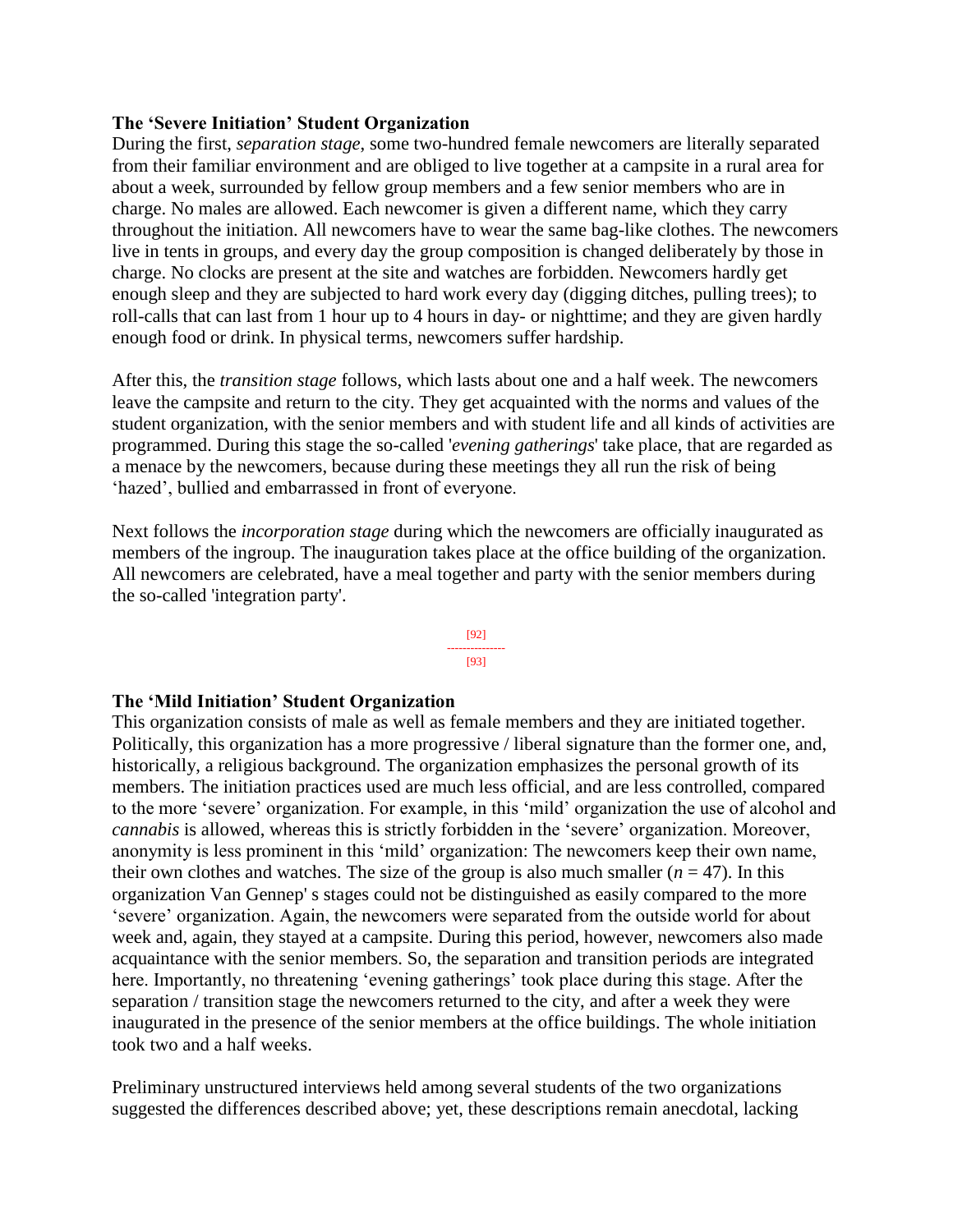independent verification. We also emphasize that there are many differences between the two student organizations we cannot control for: i.e. the size and the composition of the groups involved, the duration of the initiation, and the rather conservative versus progressive / liberal norms and values newcomers should incorporate in order to become fully accepted members. We are aware that these are all potentially confounding variables, compromising the internal validity of the present study. However, as we will try to show, the consistency in results between the present study, related field studies (Lodewijkx & Akkersdijk, 1995; Lodewijkx & Syroit, 1997) and some of the laboratory studies (Schopler & Bateson, 1962) -- all conducted to critically examine the *SAH* -- seem to suggest that these shortcomings are less damaging to the validity of the study than might be assumed.

> [93] --------------- [94]

#### **The Severity-Attraction Hypothesis (***SAH***)**

Imagine that, during an initiation, group members are ordered by those in charge to clean a small bridge over a canal with a toothbrush (as happened a few years ago in the more 'severe' organization). While doing this difficult job, several of the group members might find some of the others a nuisance, perhaps because of having the feeling that they are trying to take a free ride on them. According to cognitive dissonance theory (Festinger, 1957) in such circumstances cognitive dissonance is aroused in the newcomers once they realize that the group of which they are a part is not as positive and pleasant as they anticipated it to be. In this case two elements are dissonant to each other: The voluntary initiation and the negative experiences with the group. Because dissonance is hypothesized to be an aversive motivational state, the new members will try to reduce it. According to Aronson and Mills' (1959) *SAH* newcomers will try to reduce this aversive state by residing to cognitive mechanisms, that is, by "overestimating the attractiveness of the group" (*ibid*. p.180).

The scarce experimental research aimed at examining the *SAH* was conducted about forty years ago (Aronson & Mills, 1959; Schopler & Bateson, 1962; Gerard & Mathewson, 1966). With the exception of the Schopler and Bateson (1962) study, these studies did not check for the degree of dissonance allegedly aroused in the motivated participants by imposing an embarrassing treatment upon them. As already noted, cognitive dissonance is an inferred motivational state, which has aversive consequences for those who suffer from it. Importantly, cognitive dissonance cannot be measured directly.

In the two recent field studies, alluded to above, Lodewijkx and Syroit indirectly tried to assess the distressing state newcomers are supposedly in, when experiencing dissonance. They argued that self-reported measures of negative affect --more specifically, *depressive mood*-- might be regarded as an indirect measure of the dissonance aroused in the newcomers during naturalistic initiations. Both these studies, however, showed reliable, negative correlations between newcomers' depressive mood and group attractiveness: The more depressed newcomers' mood, the less likely they were to rate the group favorably. This unsuspected finding raised doubts concerning the validity of the *SAH*. However, because both studies utilized correlational data, the question whether severe or mild initiations do differentially affect newcomers' depressive mood and level of group attractiveness, could not be answered. Only a direct comparison of the two naturalistic settings would provide an answer to this question. Therefore this comparison is made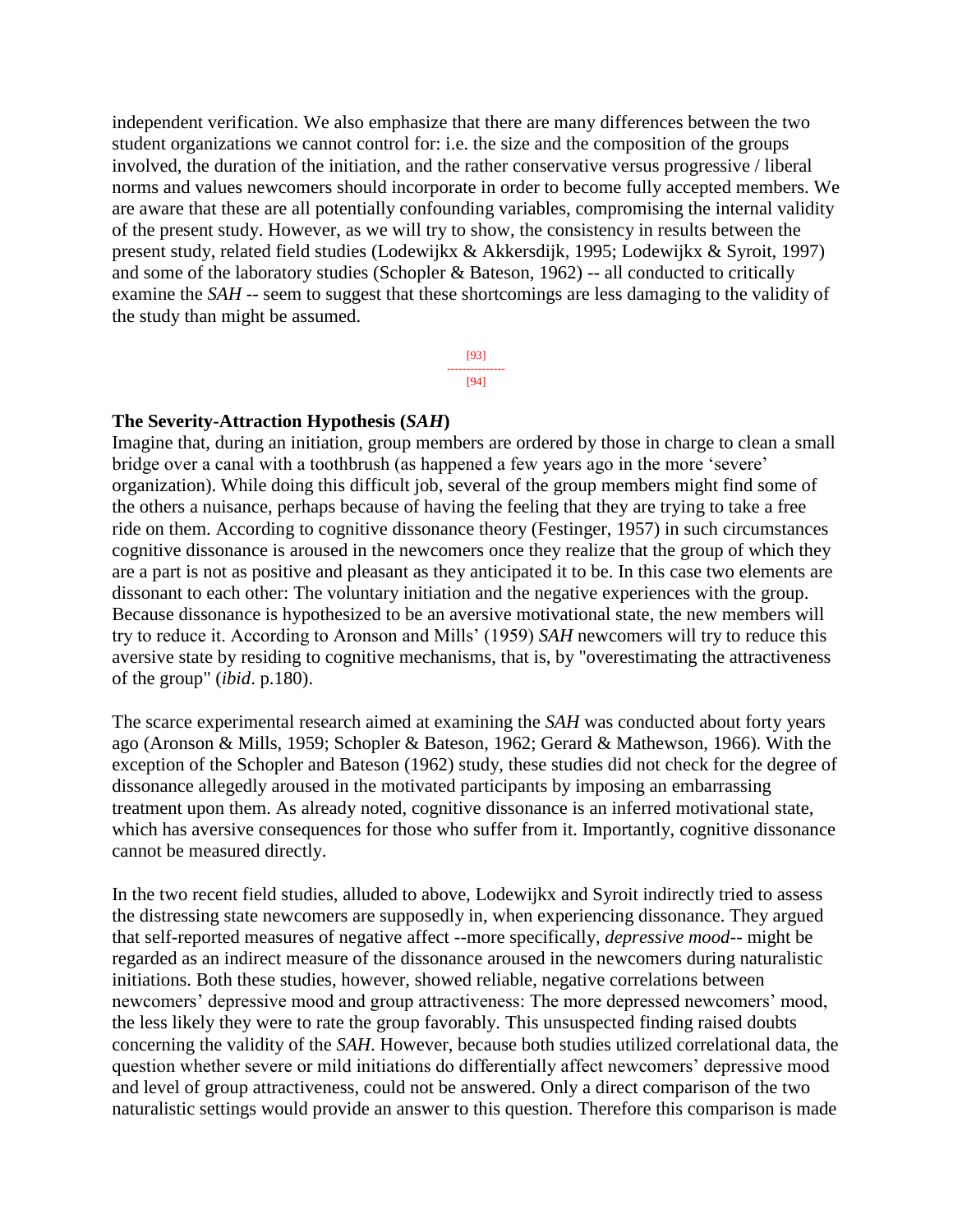in the current study. In this comparison, the *SAH* straightforwardly predicts that newcomers in a severe initiation condition will increase the attractiveness of the group compared to newcomers in a mild initiation condition (H. 1), providing of course that dissonance is aroused in the newcomers by the negative experiences with the group. If depressive mood constitutes an indirect measure of experienced dissonance, as suggested by Lodewijkx and Syroit (1997), this means that this variable can be considered a mediating variable (Baron & Kenny, 1986) in the severity-attraction relationship. This implies that the predicted severe / mild main effect on group attractiveness (as stated in H. 1) should disappear when statistically controlling for newcomers' depressive mood (H. 2).

# **The Severity-Affiliation-Attraction Hypothesis (***SAAH***)**

In his classic affiliation studies Schachter (1959) has shown that individuals, when facing threatening or stressful situations, strongly tend to seek the safe company of other individuals. This affiliate need is most prominent when the individuals have gone through a similar predicament and share the same emotional experience. Although there may be many reasons for this affiliate need, Schachter contended that self-evaluative social comparisons were the main reason. When facing threat or danger, people often do not know how to react, or how to label their emotions. According to Schachter (1959), self-evaluative social comparisons with similar others will help people to reduce and cognitively label their emotional uncertainty. Building upon this theory, and assuming that initiations can be considered threatening, Lodewijkx and Syroit



(1997) proposed that the severity-attraction relationship could therefore also be mediated by affiliation-related processes. Noteworthy, this affiliation approach to severe initiations was based on Aronson and Mills' own analyses. As these researchers acknowledged themselves, affiliate exchanges among the initiated newcomers were considered to be an important variable to increase group attractiveness. Specifically, participants in their study were not allowed to affiliate in order "to counteract any tendency to identify more strongly with the group as a result of feelings of having shared a common unpleasant experience" (*ibid*. p. 178). So, in their view as well as in ours, affiliation-related processes might be an important factor in naturalistic group initiations to foster feelings of group belongingness and to increase the attractiveness of the group.

On these grounds, Lodewijkx and Syroit (1997) argued that the need for affiliation during threatening naturalistic initiations would be reflected in short-term, rewarding, spontaneous interactions or *companionate exchanges* amongst the newcomers (Rook, 1987; Buunk & Verhoeven, 1991; Buunk & Peeters, 1994; Peeters, 1994). During these exchanges contact with others is sought voluntarily with the only intention and goal to have some pleasure. These companionate exchanges show themselves in various ways, for example, in having a few laughs with another person, in making jokes and chatting, or in talking about personal things like hobbies or sports. In line with this approach, findings of the Lodewijkx and Syroit field studies indeed showed small but reliable positive correlations between newcomers' self-reported affiliate exchanges and group attractiveness. A *severity-affiliation-attraction hypothesis* (*SAAH*) can be derived from this perspective, predicting that, first, a severe initiation will lead to more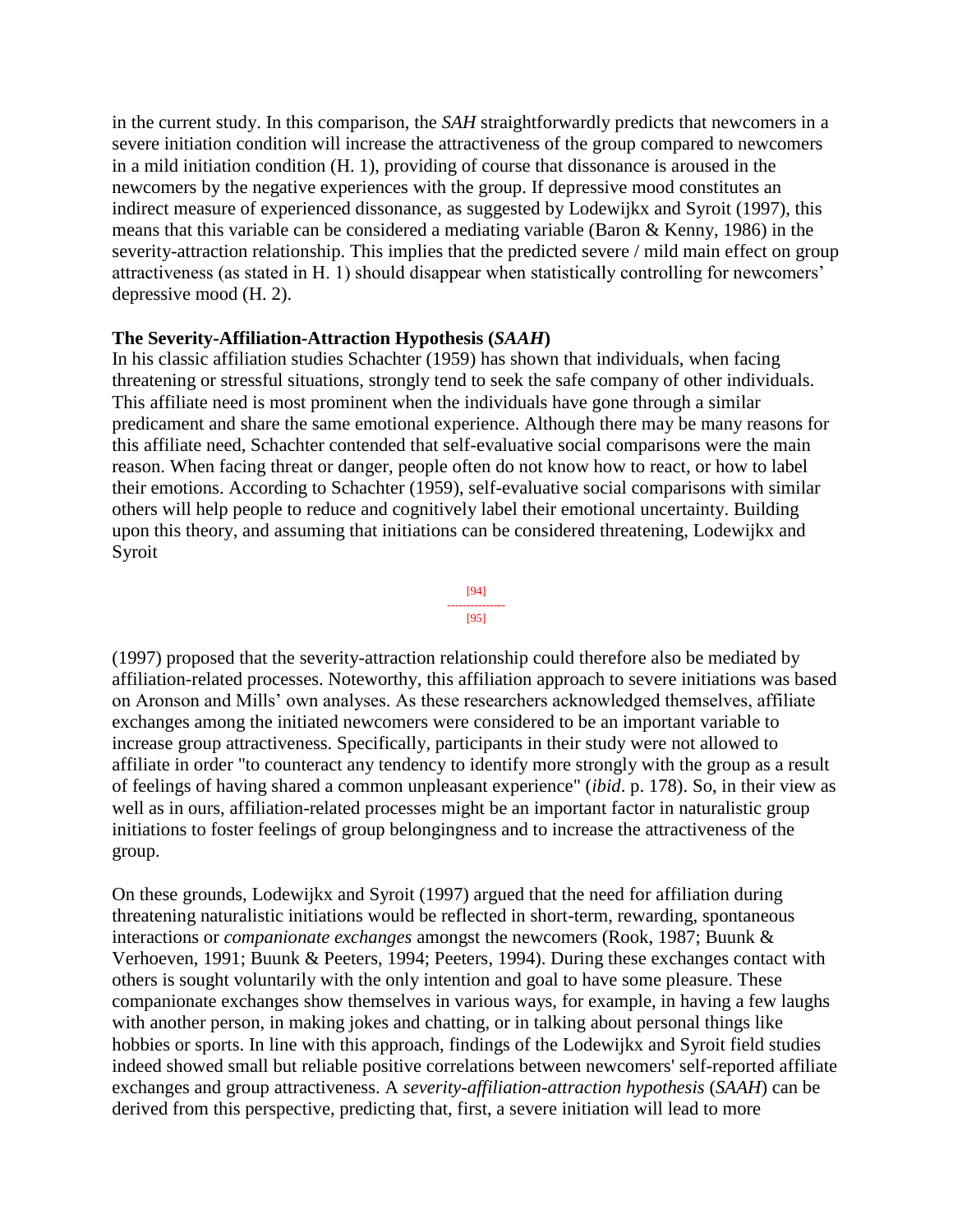companionate exchanges amongst the newcomers than a mild initiation (H. 3). Second, it predicts that companionship will mediate the severity-attraction relationship, such that the expected severe / mild main effect on group attractiveness (as stated in H. 1) will disappear when statistically controlling for companionship (H. 4).

As already outlined above, the Lodewijkx and Syroit field studies did not include a direct severe versus mild comparison of newcomers' experienced level of companionship, thereby precluding an assessment of the validity of H. 3 and H. 4. The design of the present study allows for such an assessment. If support is found for H. 3 and H. 4, there is some indication that a severe initiation constitutes a sufficient condition to activate affiliate exchanges among the newcomers, whereby the attractiveness of the group is increased.

> [95] --------------- [96]

# **METHOD**

# **Design**

Hypotheses were tested using a 3 (*Type of initiation*: *Severe 1 versus Severe 2 versus Mild*) X 2 (*Initiation stages: t1 versus t2*) repeated measurement design. The three-level '*Type of initiation*' between-subjects factor was constructed in the following way. Severe initiation conditions were created by employing the data from the Lodewijkx and Syroit (1997, *Study 1*) field study conducted among the newcomers of the 'severe initiation' student organization (see also Lodewijkx & Akkersdijk, 1995). Two random subsamples with  $n = 46$  were drawn from the total of 202 novices of that organization (the *n* is comparable to the total *n* obtained in the 'mild' student organization, see below). We drew two subsamples to examine the reliability of the findings between the two 'severe' subsamples. The type of initiation factor was completed by adding to it the data of the newcomers of the student organization whose newcomers went through a more mild initiation (*n* = 46; Lodewijkx & Syroit, 1997, *Study 2*).

Regarding the '*initiation stage*' within-subjects factor, points of measurement were chosen on the basis of the different stages that could be distinguished during the initiations. The first point of measurement (t1) was chosen when newcomers were staying at the campsite. The second point of measurement (t2) was chosen one to two weeks after the initiation was terminated, but shortly before newcomers were officially accepted as full members of their organization (that is, shortly before the integration or incorporation parties took place).

# **Participants**

The sample of the 'severe' student organization consisted of 220 female newcomers (age 18-23 years). Eight of the newcomers cancelled their registration and ten decided to leave the campsite in the first week. A total number of 202 novices, 91% of the total sample, participated in the research. From these 202 students two random subsamples were drawn (each  $n = 46$ ). In the more mild student organization, 47 male and female students enrolled as members, who together went through the initiation. Forty-six newcomers filled out the questionnaires. Twenty were male, 26 were female. Mean age was 21.5 years. In this study, no reliable gender differences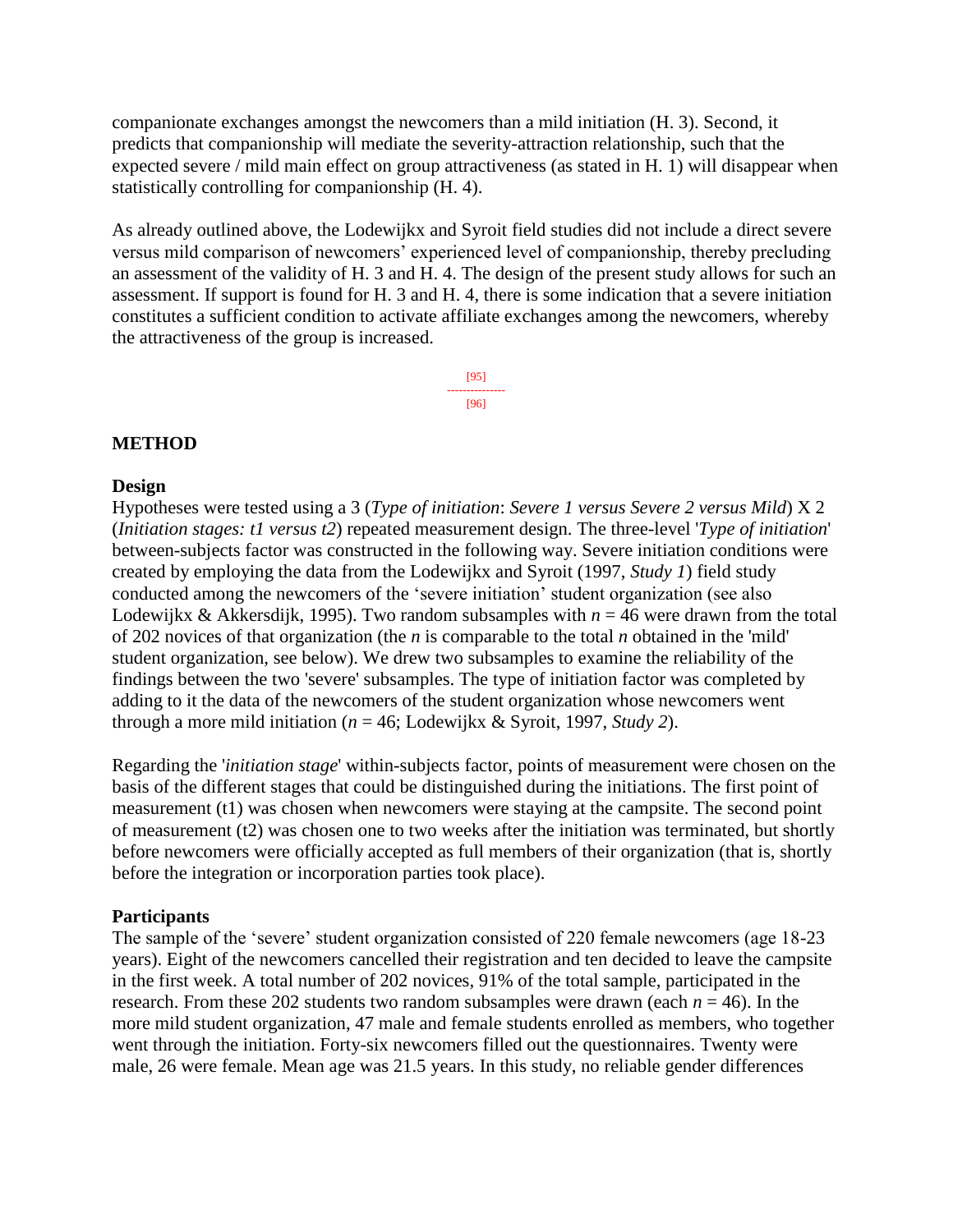were observed on all dependent variables, allowing us to collapse the data across gender, and consequently, to compare the student organizations with each other.

> [96] --------------- [97]

#### **Procedure**

For each of the measurements in both studies newcomers were provided with labels on which a private code number was printed, thereby preserving anonymity. When asked to check the questionnaire, newcomers were reminded of their labels and, on request, stuck the labels to the questionnaire. At t1 all newcomers gathered in tents at the campsites. The questionnaires were administered and collected by female researchers when newcomers were staying at the campsites for three to five days. The posttest at t2 was administered one to two weeks after the end of the initiation. At t2 all the newcomers gathered in the office buildings of the student organizations. Questionnaires were administered as the newcomers entered the office building, where female researchers waited for them. After filling out the questionnaires, the researchers immediately collected them. At t1 and t2, newcomers were requested to check the questionnaire individually and care was taken that they complied with this request.

#### **Assessments and Data Reduction**

The *DIRO*, a Dutch translation (Buunk & Verhoeven, 1991; Buunk & Peeters, 1994; Peeters, 1994) of the *Rochester Interaction Record* (*RIR*; Wheeler, Reiz, & Nezlek, 1983; Cutrona, 1986) was used as the main instrument. It was chosen because the *DIRO / RIR* allows the analysis of individuals' affective reactions to stressful experiences and degree of experienced companionship in various group settings. The operationalizations of companionship and the mood checklist (see below) were both derived from the *DIRO*. Attractiveness and severity measures are of our own making. All questionnaire items were checked by five-point scales ( $1 = not$  at all,  $5 = very$ ) much), except for some open-ended items with which the severity measures were operationalized (see below). Separate principal component analyses (PCAs), using varimax rotation, were performed at t1 and t2 to reduce the data. All extracted components had eigenvalues greater than 1. By aggregating the items, composite measures were constructed for all scales consisting of more than one variable. Descriptive statistics are summarized in Table 1.

Asking newcomers to rate their liking for the group at t1 and t2 assessed group attractiveness (e.g. "I belong to the group"; "I feel at home in the group"; "In enjoy the group"; 10 items). PCA extracted one factor '*Group attractiveness*' at both points of measurement with high internal consistency. *Companionship* was operationalized by three items at t1 and t2 (e.g. "I often stop by and have a chat with someone after which I feel better"). The three items showed high loadings on the factor companionship at t1 and t2 separately. Cronbach's alphas for companionship were 0.61 and 0.63 respectively. Newcomers' moods were assessed by a mood checklist at t1 and t2 (14 items, e.g., "angry, lonely, relaxed, relieved, frustrated, irritated, elated, tired, inhibited"). PCA yielded similar one-factor solutions for the two time periods, labeled '*Depressive Mood*', with high internal consistency.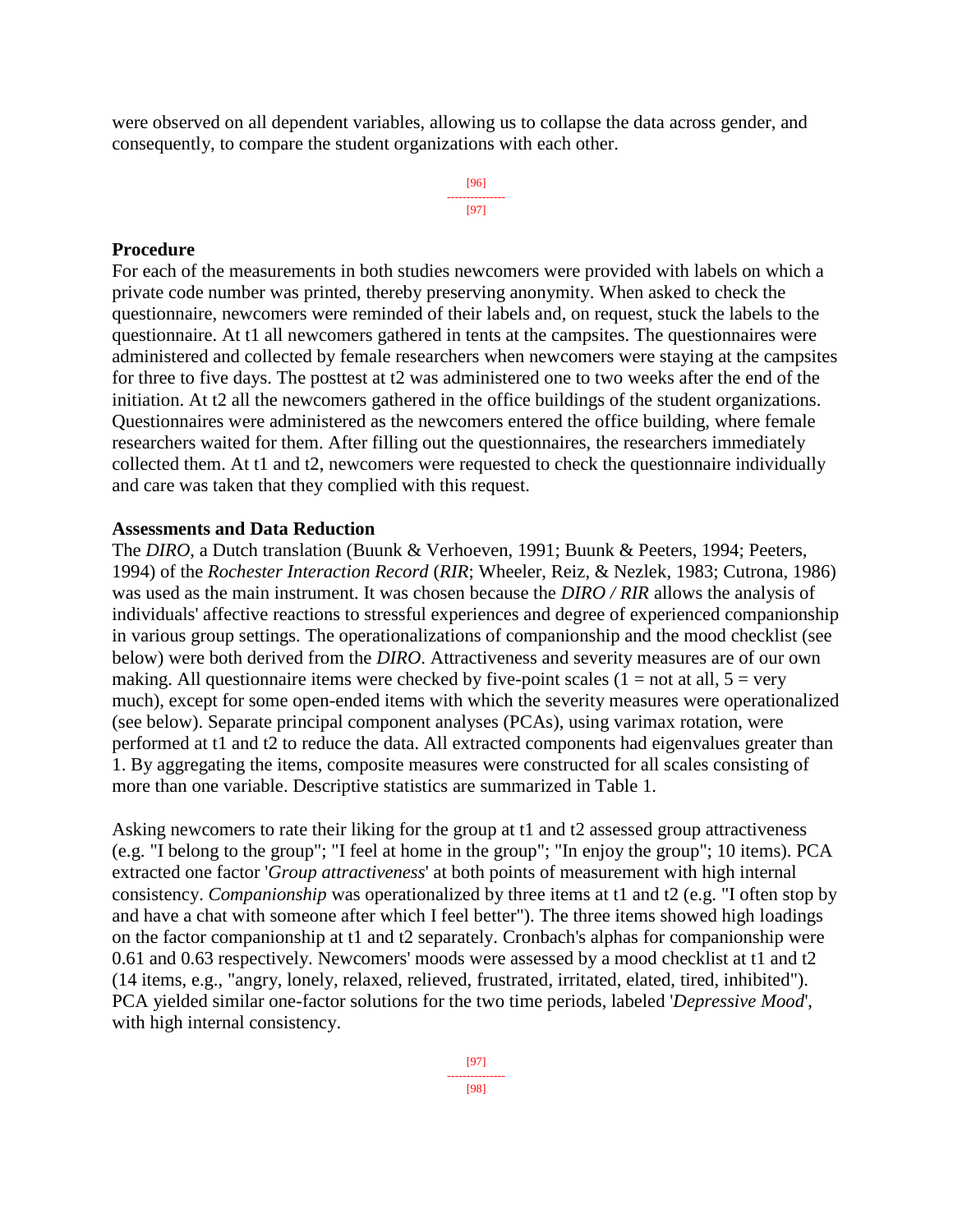|                              | <b>Mean</b><br>(S.D.) | (1)      | (2)      | (3)     | (4) | (5)     | (6) | (7)            | (8) |
|------------------------------|-----------------------|----------|----------|---------|-----|---------|-----|----------------|-----|
| $(1)$ Attractiveness $(t1)$  | 3.90<br>(0.55)        | 85       |          |         |     |         |     |                |     |
| $(2)$ Attractiveness $(t2)$  | 4.09<br>(0.58)        | $61***$  | 88       |         |     |         |     |                |     |
| $(3)$ Companionship $(t1)$   | 4.10<br>(0.61)        | $36***$  | $22*$    | 61      |     |         |     |                |     |
| $(4)$ Companionship $(t2)$   | 3.96<br>(0.64)        | $22*$    | $24*$    | $52***$ | 63  |         |     |                |     |
| (5) Depressive Mood (t1)     | 2.83<br>(0.54)        | $-53***$ | $-34***$ | 09      | 15  | 90      |     |                |     |
| $(6)$ Depressive Mood $(t2)$ | 2.85<br>(0.59)        | $-43***$ | $-39***$ | 09      | 10  | 70***   | 89  |                |     |
| $(7)$ Severity $(t1)$        | 4.11<br>(0.95)        | $-09$    | $-06$    | 06      | 18  | $37***$ | 28  | $\overline{a}$ |     |
| $(8)$ Severity $(t2)$        | 3.94<br>(0.83)        | $-13$    | $-04$    | 06      | 07  | 19      | 24  |                |     |

**Table 1. Descriptive statistics, reliability coefficients and intercorrelations for dependent variables.** 

 $\binom{*}{p}$  < .05; \*\* *p* < .01; \*\*\* ; *p* < .001.

**Note.** Cronbach's alphas are on the diagonal. Decimal points omitted for alpha- and correlation coefficients. *Dfs* = 76 / 94 due to missing values.

*Severity* was measured at t1 and t2 in two ways. (i) Through four open-ended questions newcomers checked which experiences they believed to be unpleasant, two of which referred to the past, the other two to anticipated experiences. (ii) Per open-ended question newcomers rated the level of unpleasantness on five-point scales. At t1, during the campsite stage, severity items were filled out that referred to past and anticipated experiences. At t2, the posttest, severity ratings only referred to past experiences. In the current study analyses were performed using the item on which the newcomers checked their first mentioned negative experience in the past (also because the number of missing values on the remaining severity items were too many). Mean severity ratings were high at both time periods (see Table 1). Pearson correlations computed between the single severity item and the depressive mood scale were positive and reliable for t1,  $r(94) = .37, p < .001$ , and for t2,  $r(94) = .28, p < .006$ . Similarly, the correlation between the severity rating at t2 and depressive mood at t2 was also positive and reliable,  $r(76) = .24$ ,  $p < .04$ . These correlations indicate that the more severe newcomers' experiences became, the more depressed their moods tended to become. These findings indicate that newcomers' severity of experiences was validly measured.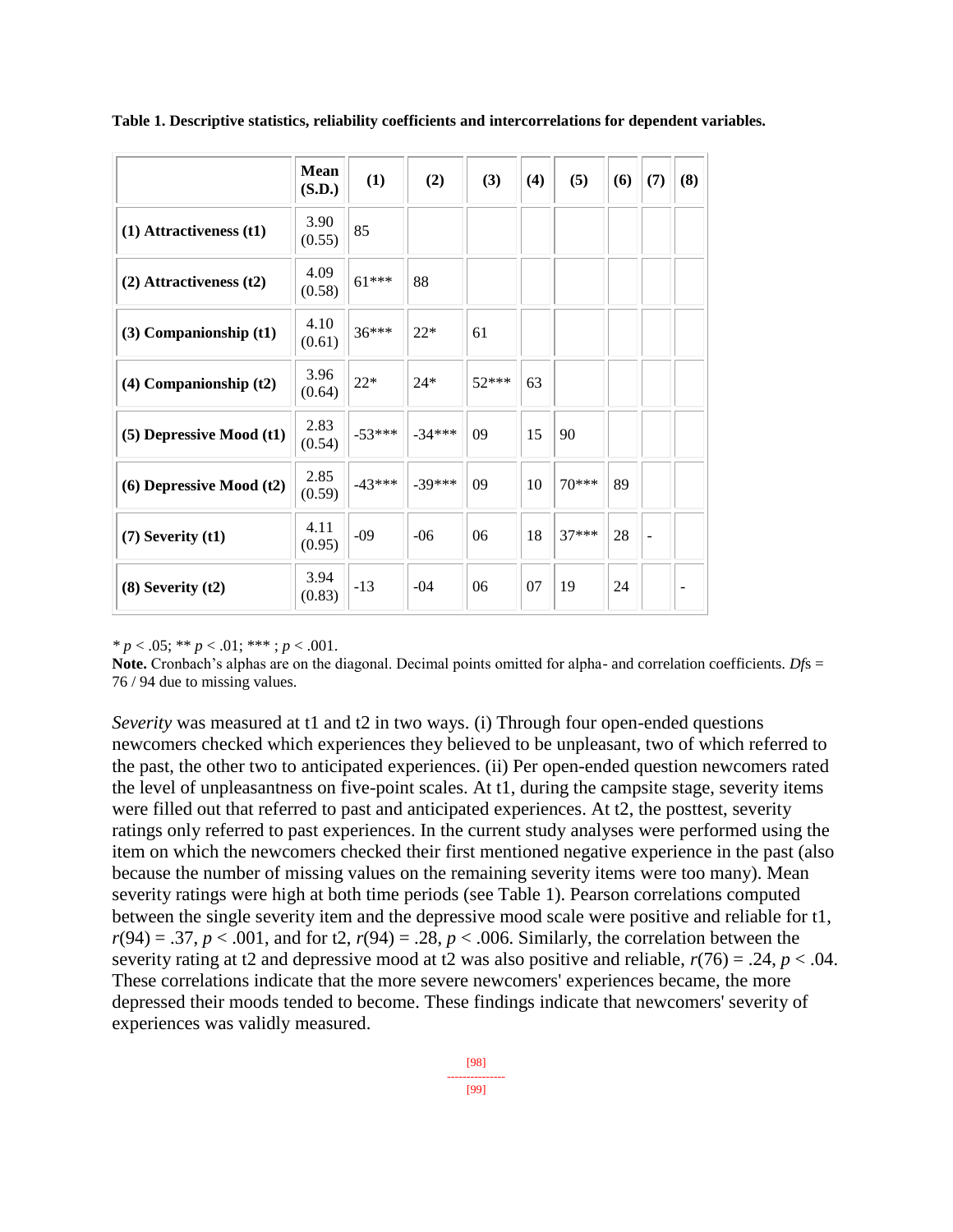## **RESULTS**

Table 2 shows mean ratings of the dependent variables, broken down by type of initiation and initiation stage. All hypotheses were tested by performing 3 (*Type of initiation*: *Severe 1 versus Severe 2 versus Mild*) X 2 (*Initiation stage*: *t1 versus t2*) repeated measures, mixed ANOVAs, with the dependent variables measured at the different time periods as the within-subjects factor.

As a 'check of the manipulation' in a first analysis we examined whether the severe / mild conditions affected newcomers' severity ratings in the expected way. ANOVA revealed a main effect for type of initiation,  $F(2, 77) = 9.17$ ,  $p < .001$ , and an interaction effect,  $F(2, 77) = 3.89$ , *p*  $<$  0.025. The within-subjects factor did not reach significance,  $F$  < 1. Consistent with the severe / mild conditions Table 2 shows that the severe conditions indeed gave rise to more extreme severity ratings (*M sample 1* = 4.03; *M sample 2* = 4.28) relative to the mild initiation condition  $(M = 3.56)$ . Comparisons further revealed that the two severe conditions did not differ significantly from each other  $(p < .20)$ , while both severe conditions differed significantly from the mild initiation condition (*p*s < .03 by Tukey HSD using harmonic means). However, these results are qualified by the significant interaction effect. This interaction effect was further explored by testing the within-condition mean squares of the within-participant effect against the overall error term of the analysis, using overall degrees of freedom  $(df = 1, 77)$ . The analyses showed that, within both severe initiation conditions, there is a decrease in the level of experienced severity from t1 to t2,  $Fs(1, 77) > 3.98$ ,  $ps < .05$ , whereas there is a small but unreliable effect in the other direction in the mild initiation condition,  $F(1, 77) = 2.41$ ,  $p > .10$ . These observations indicate that, first, we were successful in finding naturalistic severe and mild initiation conditions, and second, that newcomers' experiences were most unpleasant in the severe conditions, in particular when newcomers endured the trials and tribulations during the campsite period at t1. These findings allow us to continue hypothesis testing.

|                                | <b>Severe Initiation</b><br>Sample 1 |      | <b>Severe Initiation</b><br>Sample 2 |      | <b>Mild Initiation</b> |      |  |
|--------------------------------|--------------------------------------|------|--------------------------------------|------|------------------------|------|--|
|                                | t1                                   | t2   | t1                                   | t2   | $\mathbf{t}$           | t2   |  |
| <b>Severity of Experiences</b> | 4.20                                 | 3.85 | 4.42                                 | 4.14 | 3.35                   | 3.77 |  |
| <b>Group Attractiveness</b>    | 3.78                                 | 3.96 | 3.89                                 | 4.16 | 3.99                   | 4.12 |  |
| <b>Depressive Mood</b>         | 3.11                                 | 3.18 | 3.09                                 | 2.98 | 2.35                   | 2.34 |  |
| Companionship                  | 4.19                                 | 3.93 | 4.26                                 | 4.19 | 3.92                   | 3.74 |  |

**Table 2. Mean Ratings of Dependent Variables broken down by Severe and Mild Initiation Conditions and Initiation Stage (t1 / t2).**

**Note.** The higher the ratings, the more severe newcomers' experiences, the stronger the perceived attractiveness of the group *etc*. (lowest = 1; highest = 5). *Df*s of the ANOVAs vary due to missing values.

> [99] --------------- [100]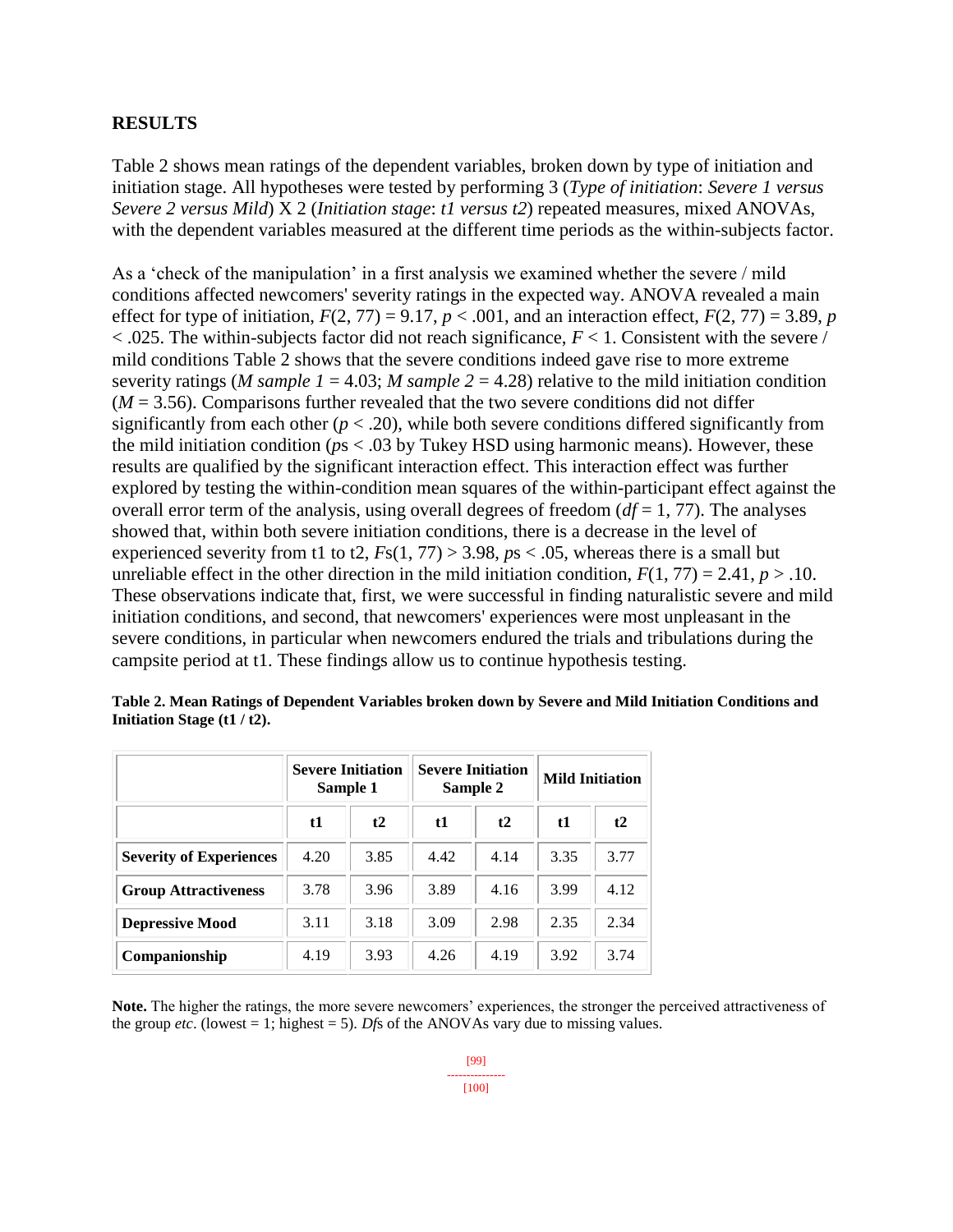To test the *SAH* (H.1), attractiveness measures were included as the within-subjects variable in a 3 X 2 repeated measures ANOVA. The analysis only yielded a main effect for initiation stage,  $F(1, 111) = 18.30, p < .001$ . Neither the main effect for type of initiation  $F(2, 111) = 1.41, p <$ .25, nor the interaction effect,  $F < 1$ , was statistically reliable. These results do not support the *SAH*, since no main effect was obtained for the severe / mild initiation conditions on group attractiveness. As for the significant initiation stage effect, the means in Table 2 show that group attractiveness is highest at the end of the initiation ( $M$  t2 = 4.09) compared to the campsite stage ( $M$  t1 = 3.90). The increase in group attractiveness from t1 to t2 is observed within the severe and the mild initiation conditions separately and, because the interaction effect was not reliable, appears to occur independently of the severe or mild initiation practices newcomers were subjected to.

ANOVA performed on the depressive mood scale yielded a main effect for type of initiation,  $F(2, 106) = 47.37$ ,  $p < .0001$ . The main effect for initiation stage,  $F < 1$ , and the interaction effect,  $F(2, 106) = 1.71$ ,  $p < .19$ , were not statistically reliable. Mean depressive mood ratings in Table 2 show that newcomers in the severe conditions score higher on this variable (*M sample 1*  $= 3.14$ ; *M sample*  $2 = 3.03$  compared to newcomers in the mild initiation condition (*M* = 2.34). Comparisons further showed that the two severe conditions did not differ significantly from each other ( $p < .44$ ), while both severe conditions deviated significantly from the mild condition ( $p_s$ .001). These results thus corroborate the main effect for type of initiation obtained on the severity ratings. Results concerning the mediating role of depressive mood in the severityattraction relationship (H. 2) will be presented below.

H. 3 expected that a severe initiation would strengthen the affiliate exchanges among the newcomers compared to a mild initiation. The 3 X 2 ANOVA, including the companionship ratings as the repeated measures, revealed main effects for type of initiation,  $F(2, 111) = 5.97$ , *p*  $< .003$ , and initiation stage,  $F(1, 111) = 7.39$ ,  $p < .008$ . The interaction effect was not significant,  $F < 1$ . Table 2 shows that new comers in the more severe initiation conditions (*M* sample  $I =$ 4.06, *M sample 2* = 4.23) have higher ratings on the companionship measure compared to the mild initiation condition ( $M = 3.83$ ). Again, the means of the severe conditions did not differ significantly from each other  $(p < .39)$ , and again, both deviated significantly from the mild initiation condition ( $p_s < .05$ ). The initiation stage main effect indicates that newcomer score lower on companionship at t2 ( $M = 3.94$ ) compared to t1 ( $M = 4.11$ ). This latter result is plausible. It indicates that newcomers have less companionate exchanges after the initiation has ended when the group was more fragmented than during the initiation, when, as a whole group, all newcomers together stayed at the campsite.

> [100] --------------- [101]

#### **Mediation Analyses**

Hypotheses 2 and 4 aimed at gaining more insight into the interrelationships between the variables under study and mediating relationships between them were proposed. According to Baron and Kenny (1986) three conditions must be met in order to be able to conclude that such relationships exist. (1) A predictor variable (i.e. the severe / mild independent variable) should show a significant relationship with a dependent variable (i.e. group attractiveness). (2) It should also have a significant relationship with a mediating variable (i.e. depressive mood and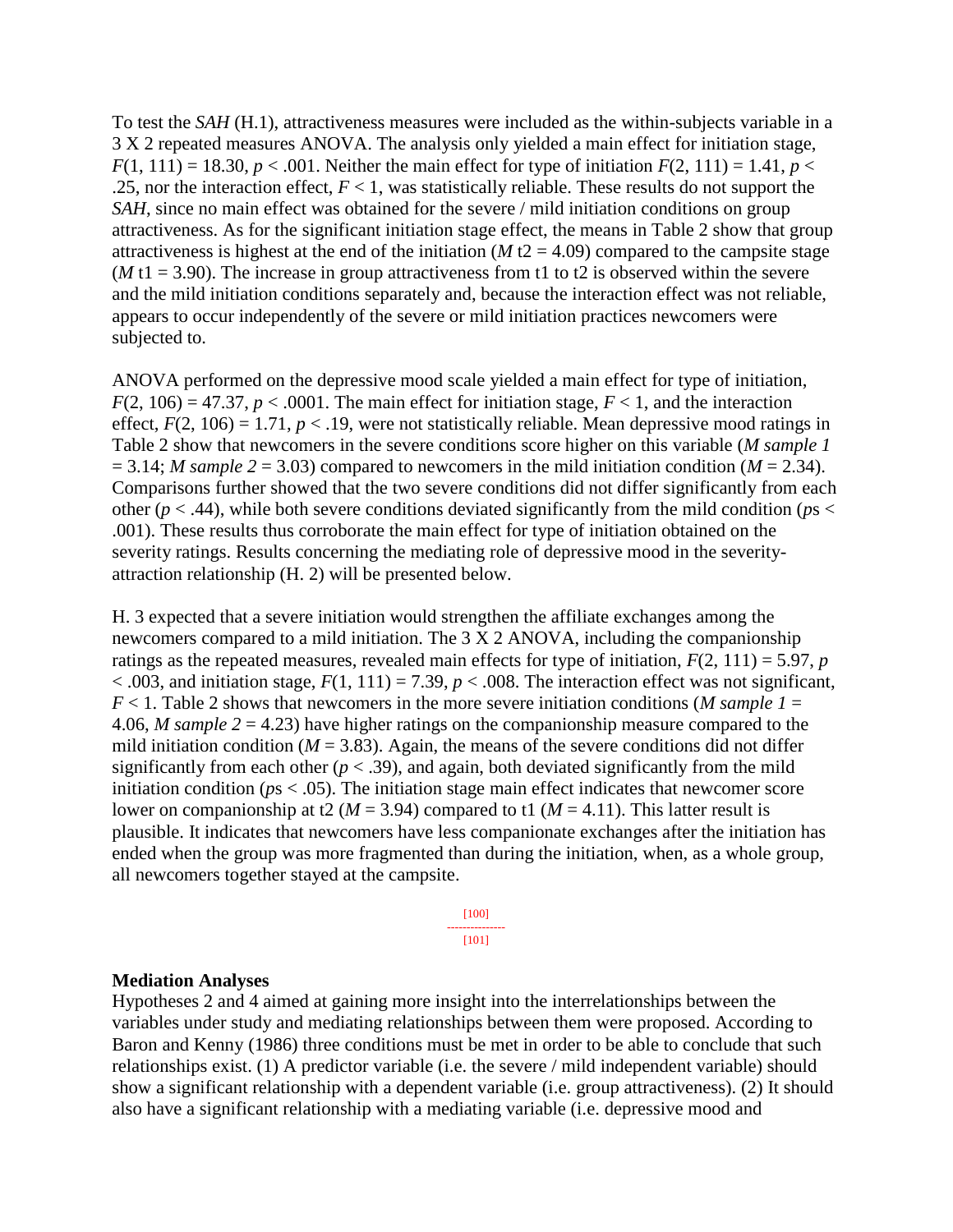companionship). (3) The mediating variable should show a significant relationship with the dependent variable. With respect to the first condition, as noted above, our data do not meet this requirement, because no severe / mild main effect was obtained on group attractiveness. The rationale to perform mediating analyses is therefore not warranted in the present case. As for the second condition, results showed significant effects of the severe / mild independent variable on the proposed mediating variables depressive mood and companionship. Regarding the third condition, correlations were computed between the relevant variables, revealing that for some of the variables (i.e. the severity ratings), the data did not meet Baron and Kenny's third condition, while for other variables (i.e. companionship) they did.

To illustrate this, contrary to the severity-attraction hypothesis, severity ratings did not correlate significantly with group attractiveness at t1,  $r(94) = -.09$ ,  $p = .37$ , or at t2,  $r(94) = -.06$ ,  $p = .58$ . A similar pattern was observed for the severity rating at t2 with group attractiveness at that point of measurement,  $r(76) = -0.04$ ,  $p = .71$ . The companionship measure a t1, however, did show positive correlations with group attractiveness at t1  $r(94) = .36$ ,  $p < .001$ , and at t2,  $r(94) = .22$ , *p*  $<$  0.03, and the same holds for companionship measured at t2 with attractiveness at t2,  $r(94) = 0.24$ ,  $p < 0.02$ . Thus, as expected, some of the variation in group attractiveness at t2 is accounted for by affiliation- related processes,  $R^2 = .081$ ,  $p < .01$ . Correlations further revealed no significant relationships between newcomers' self-reported severity of experiences and companionship at t1,  $r(94) = .06$ ,  $p = .54$ , or at t2,  $r(76) = .007$ ,  $p = .96$ . The same pattern can be seen for the correlations between depressive mood and companionship at t1,  $r(94) = .09$ ,  $p = .40$ , and t2,  $r(94) = .10$ ,  $p = .34$ . Depressive mood at t1, however, shows negative correlations with group attractiveness at t1,  $r(94) = -0.53$  and t2  $r(94) = -0.34$  ( $ps < 0.001$ ). The same holds for depressive mood at t2 with attractiveness at t2,  $r(94) = -.39$ ,  $p < .001$ .

> [101] --------------- [102]

#### **DISCUSSION**

Results indicated that the severe initiation conditions differed from the mild initiation condition in the degree of self-reported severity of experiences, depressive mood and companionate exchanges. On all these dependent variables newcomers in the severe conditions had higher ratings than newcomers in the mild condition, while no reliable differences were obtained between the two severe conditions. The latter findings contribute to the reliability and validity of the results. Importantly however, the severe conditions did not differ from the mild condition on the most important variable in the severity-attraction relationship: Group attractiveness. This hypothesis would predict higher ratings on group attractiveness in the severe conditions, because in these conditions newcomers' experiences were significantly more unpleasant and depressing. Thus, the present results show no evidence for Aronson and Mills' severity-attraction hypothesis (*SAH*).

Admittedly, the same is true for our severity-affiliation-attraction hypothesis (*SAAH*). Similar to the previous argument, the severe conditions differed significantly from the mild condition on companionship, indicating stronger affiliate exchanges in the severe conditions compared to the mild condition. Still, no reliable differences were observed on group attractiveness. Results concerning the *SAAH* are thus inconclusive.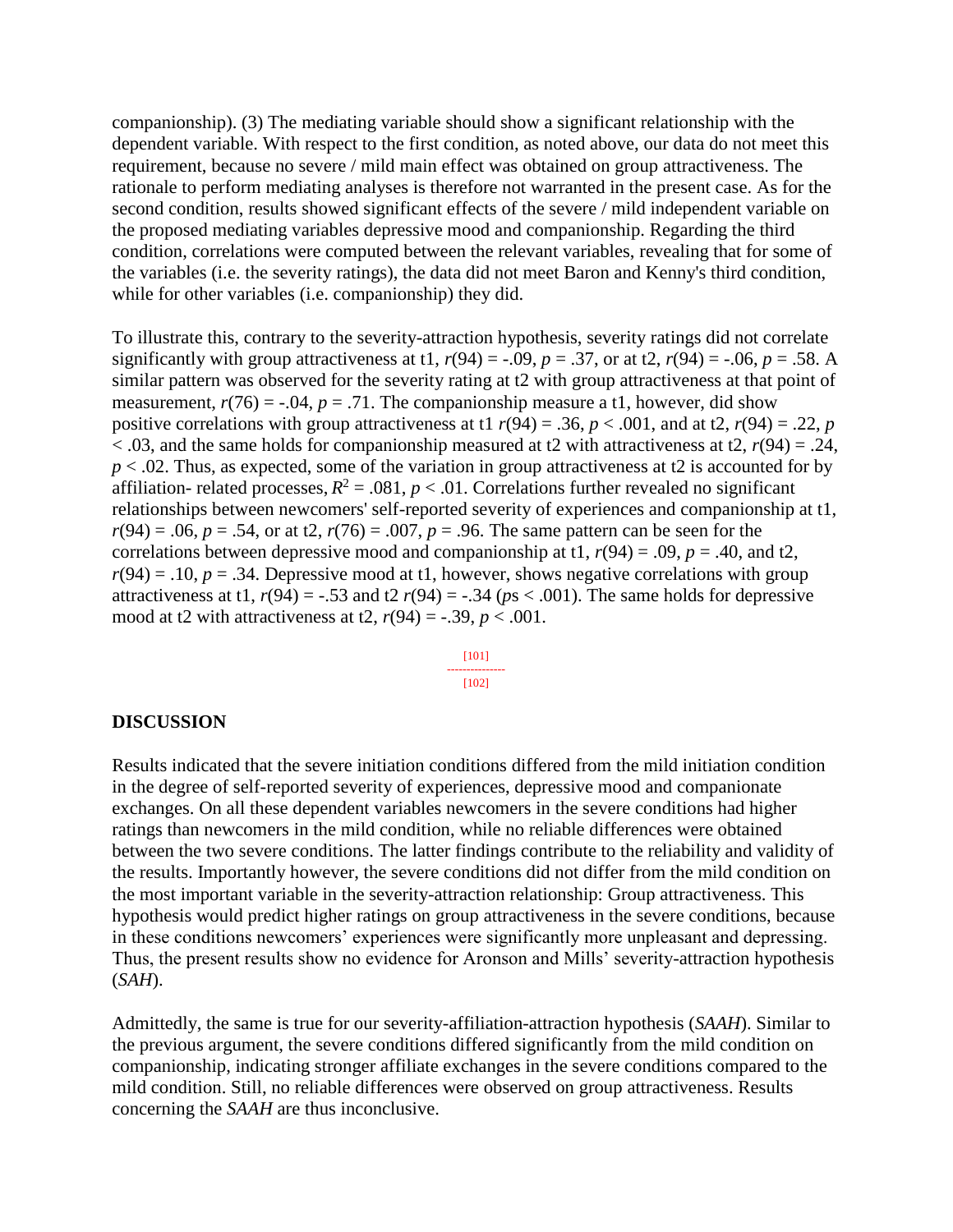There are many differences between the laboratory studies, examining the *SAH*, and the field studies. These differences were summarized by Lodewijkx and Syroit (1997) and relate to: (1) Newcomers' expectations that they are facing a demanding experience or not; (2) the sizes and composition of the groups involved; (3) the duration of the initiation; (4) the degree and kind of severity of the experiences; (5) the voluntary nature of group entrance; (6) the commitment of the newcomers to their choice of student organization; (7) the motivation to become a member; and finally (8) the rather 'closed' nature of the student organizations, meaning that if the newcomers leave the group, they cannot become members of the organization in the same year. It is a difficult task to determine which of the many variables will contribute to the hypothesized greater group attractiveness in our naturalistic settings, apart from the severe or milder treatment of the newcomers.

Methodologically, we cannot control for the influence of these potentially confounding variables on group attractiveness, and this can be considered a weakness of the study. On the other hand, such drawbacks are inherently part of this kind of research. This, however, does not mean to say that therefore such research should not be undertaken, simply because there is always the chance that the findings offer opportunities to arrive at new insights on a theoretical level. We argue that this the case in the present study. First, because the pattern of results emerging from the former field studies and the present one is remarkably consistent and statistically reliable. Second, because these results are clearly in line with findings of the Schopler and Bateson (1962) experimental study, which was conducted to critically investigate the *SAH*. Contrary to this hypothesis, these researchers found that participants in the severe initiation condition who felt most embarrassed --and who therefore should have experienced the *strongest* cognitive dissonance-- rated the group *less favorably* compared to participants who felt less embarrassed. According to the *SAH* the more embarrassed participants should have rated the group more favorably.

> [102] --------------- [103]

When combining all these observations, two general conclusions can be drawn. (1) *In initiation situations negative affect decreases group attractiveness*. This decrease occurs irrespective of whether the negative affect is experienced by newcomers during naturalistic group initiations in terms of depressive mood, or by participants in a controlled laboratory situation in terms of feelings of embarrassment. *(2) In initiation situations there might be a straightforward initiationaffiliation-attraction relationship*. That is, independently of whether newcomers are treated severely or not, initiations seem to increase newcomers' attraction to the group through the process of short-term, companionate exchanges. The reasons for drawing this second general conclusion will be outlined below.

As we have seen, companionship does significantly account for some 8 per cent of the variation in group attractiveness. Two observations further substantiate this conclusion. One, there are no significant relationships whatsoever between affiliate exchanges on one hand and severity of experiences and depressive mood on the other. Second, extent of companionship varied with initiation stage, with stronger companionship observed during the campsite stage, when all members had the opportunity to meet and exchange rewarding interactions amongst each other, and with lowered companionship at the last stage, where such opportunities were less abundant.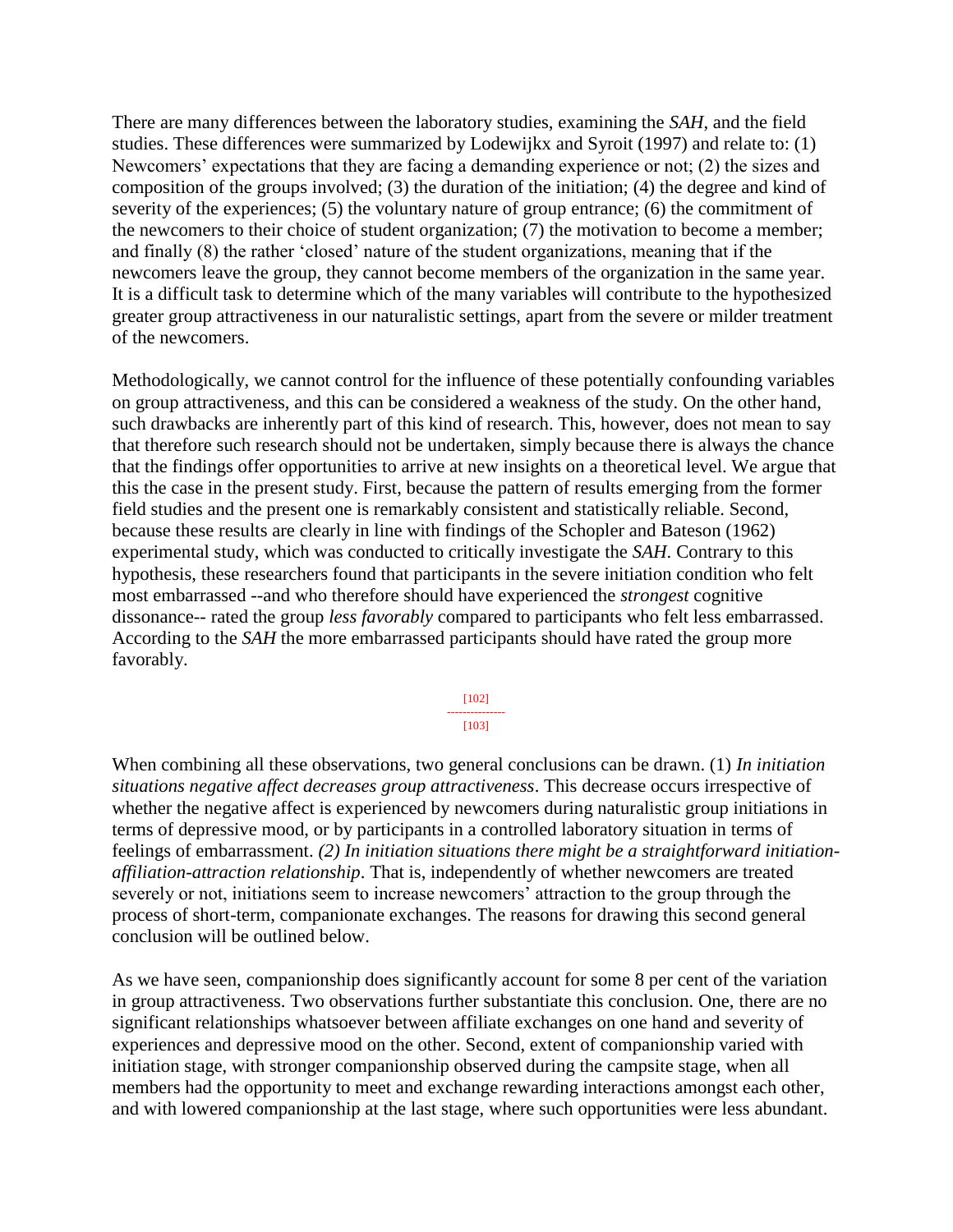These observations suggest that initiations, irrespective of their severity, might activate affiliate exchanges amongst the newcomers, whereby the liking for the group becomes stronger. The finding that group attractiveness increased from t1 to t2, whereas simultaneously companionship decreased from t1 to t2, does not need to undermine this conclusion. In particular because at both points of measurement, the zero-order correlations between companionship and group attractiveness were all positive and statistically reliable (mean  $r = .26$ ,  $p < .05$ ).

The significant severe / mild main effect obtained on companionship further supports this proposed *initiation-affiliation-attraction relationship*. The absence of any correlation between newcomers' severity of experiences / depressive mood and level of companionship suggests that this severe / mild main effect can be attributed to the specific circumstances associated with the two different student organizations, but not to newcomers' *actual experiences*. In his affiliation studies, Schachter (1959) convincingly showed that participants' *anticipation* that they would receive a strong electric shock was already sufficient to induce a strong need for affiliation in these participants. This occurred even in conditions where they could not directly interact and communicate with other participants. We argue that the same anticipatory process also applies to the present field studies, in particular where the severe organization is concerned. At the campus students talk about their initiation experiences, often in negative terms. At times, the media extensively cover these initiations, especially when extreme incidents have occurred (like the death of a student through alcohol abuse, as happened a few years ago in Groningen, The Netherlands). Thus, newcomers, who want to join a student organization that imposes a

#### [103] --------------- [104]

severe initiation, already anticipate that they have to go through some trying times in order to become accepted members. Similar to Schachter' s affiliation studies, this anticipated common fate may have induced a strong need amongst the newcomers to seek the safe company of similar others even *before* the start of the initiation. In this sense, the inducement of this affiliate need may even occur irrespective of whether newcomers are treated harshly or not while being initiated; the anticipation will be sufficient. This 'anticipatory' affiliate need induction might explain the severe / mild main effect obtained on companionship in the present study. The same process might also be the reason why no reliable relationships were obtained between newcomers' self-reported experiences of severity and the affiliate exchanges they encountered.

# **REFERENCES**

Aronson, E. & Mills, J. (1959) The effects of severity of initiation on liking for a group. *Journal of Abnormal and Social Psychology*, 59, 177-181.

Brown, R. (2000) *Group processes* (2nd Edition). Oxford, UK: Blackwell Publishers.

Buunk, A. P. & Verhoeven, K. (1991). Companionship and support in organizations: A microanalysis of the stress-reducing features of social interaction. *Basic and Applied Social Psychology*, 12, 243-258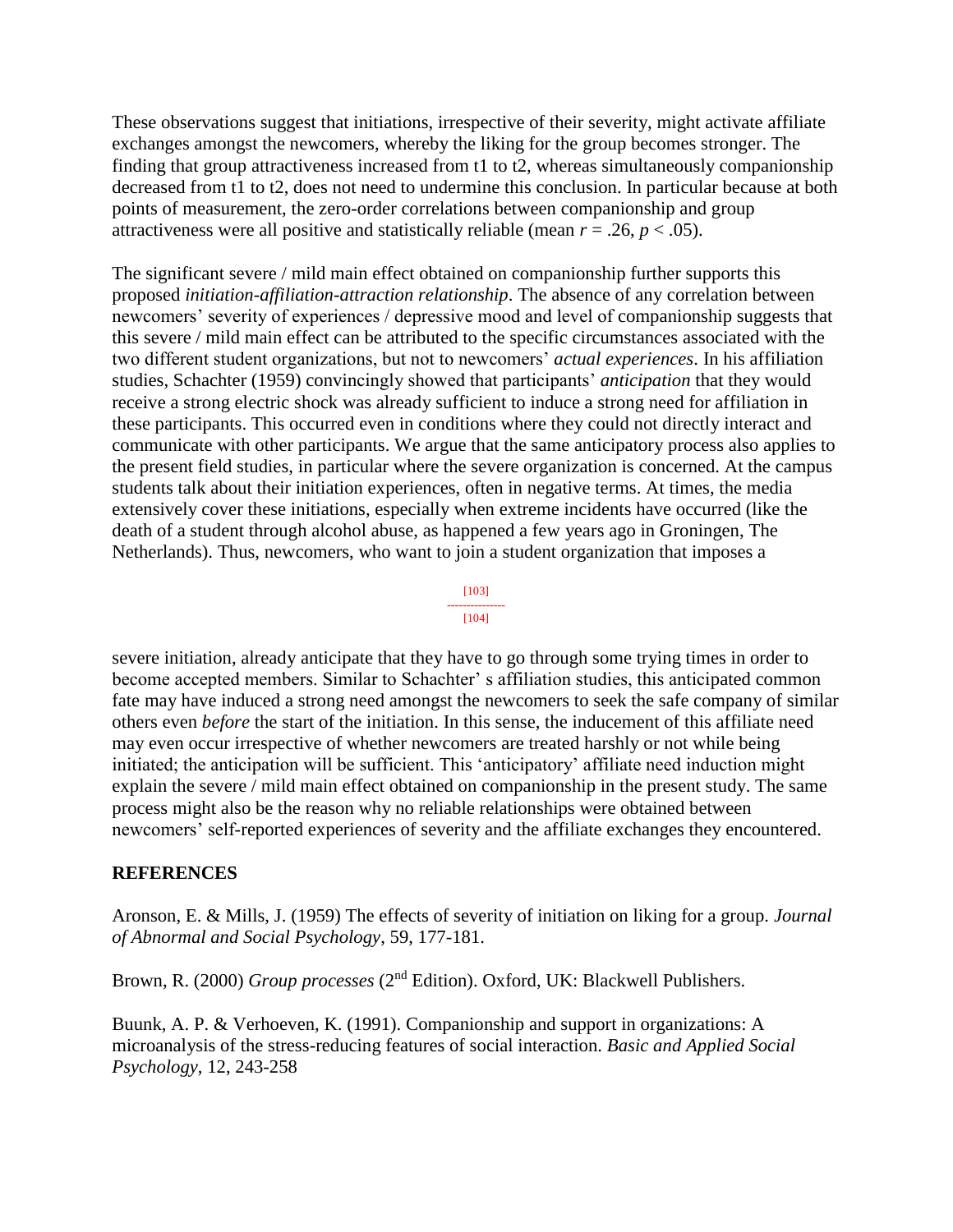Buunk, A. P. & Peeters, M. C. W. (1994). Stress at work, social support and companionship: toward an event-contingent recording approach. *Work and Stress*, 8, 177-190.

Cutrona, C. E. (1986). Behavioral manifestations of social support: A micro-analytic investigation. *Journal of Personality and Social Psychology*, 51, 201-208.

Dornbusch, S. M. (1955). The military academy as an assimilating institution. *Social Forces*, 33, 316-321.

Festinger, L. (1957). *A theory of cognitive dissonance*. Stanford, Ca.: Stanford University Press.

Gerard, H. B. & Mathewson, G. C. (1966). The effects of severity of initiation on liking for a group: a replication. *Journal of Experimental Social Psychology*, 2, 278-287.

Homans, G. C. (1968). *Human behavior: Its elementary forms*. New York: Harcourt, Brace, Jovanovitch.

> [104] --------------- [105]

Lodewijkx, H. F. M. & Akkersdijk, N. L. (1995). Ontgroening en groepsattractiviteit: Affiliatiebehoefte of dissonantiereductie (In Dutch). [Initiation and liking for the group: Need for affiliation or dissonance reduction]. In P. van Lange, F. Siero, B. Verplanken, & E. van Schie (eds.), *Sociale Psychologie en haar toepassingen* (Vol. VII, pp. 55-68). Delft: Eburon.

Lodewijkx, H. F. M. & Syroit, J. E. M. M. (1997). Severity of initiation revisited: Does severity of initiation increase attractiveness in real groups? *European Journal of Social Psychology*, 27, 275-300.

Moreland, R. L. & Levine J. M. (1989). Newcomers and oldtimers in small groups. In P. B. Paulus (ed.), *The Psychology of Group Influence* (pp. 143-186). Hillsdale, NJ: Lawrence Erlbaum Associates.

Peeters, M. C. W. (1994). *Supportive interactions and stressful events at work: An eventrecording approach*. Doctoral dissertation, Katholieke Universiteit Nijmegen, The Netherlands.

Rook, K. S. (1987). Social support versus companionship: effects on life stress, loneliness and evaluations by others. *Journal of Personality and Social Psychology*, 52, 1132-1147.

Schachter, S. (1959). *The psychology of affiliation*. Stanford, Ca.: Stanford University Press.

Schopler, J. & Bateson, N. (1962). A dependence interpretation of the effects of a severe initiation. *Journal of Personality*, 30, 633-649.

Van Gennep, A. (1977) *The rites of passage*. London: Routledge & Kegan Paul Ltd.